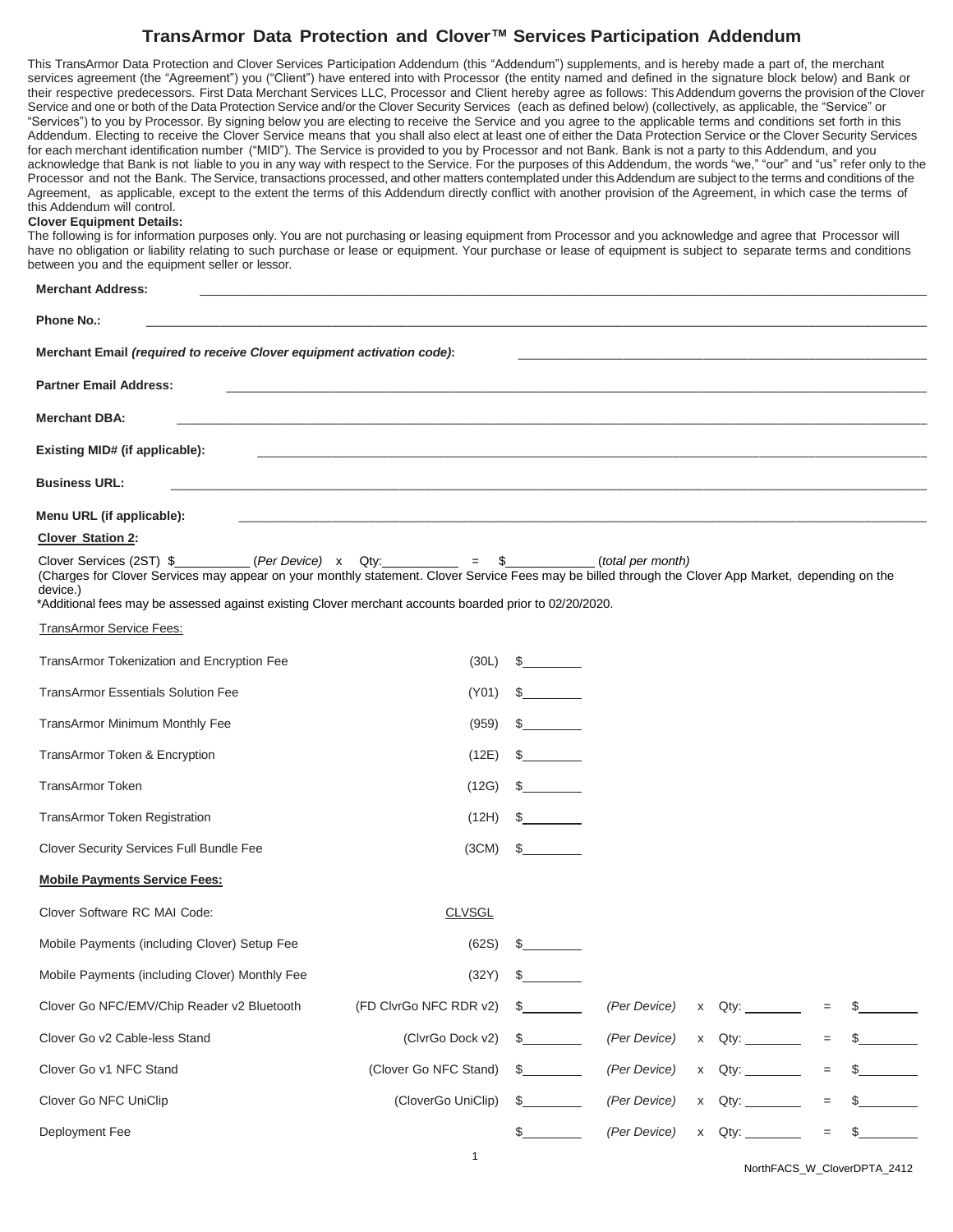## **TransArmor Data Protection and Clover Services Participation Addendum** CLOVER TERMS AND CONDITIONS

#### **1. Clover Service**

**1.1. Definitions.** Capitalized terms used herein shall have the meanings given to such terms as set forth in this Addendum or as defined elsewhere in the Agreement.

**"Clover Marks"** means the names, logos, emblems, brands, service marks, trademarks, trade names, tag lines or other proprietary designations of Clover Network, LLC, an affiliate of Processor.

**"Clover Service"** means the website associated with the Clover Service, the object code version of Clover software applications (whether owned or licensed by Clover) resident on a Device at the time we provide you with the Device and the object code version of the software that enables the applications resident on a Device at the time of provisioning, and any related updates (including software maintenance or bug fixes) and any materials, documentation and derivative works released by Processor from time to time. For the avoidance of doubt, the term software in the preceding sentence does not include any software that may be obtained by you separately from the Clover Service (e.g., any applications or software downloaded by you through an application marketplace). The Clover Service is deemed part of the "Services," as defined in and provided under the Agreement.

**"Customer"** means a Person who makes a purchase of goods or services from you, the transaction for which utilizes the Clover Service.

**"Customer Information"** means information about your Customers (e.g., name, mailing address, e-mail address, telephone number) obtained in connection with your use of the Clover Service.

**"Device"** means a tablet, smartphone, or other mobile or fixed form factor identified by Processor from time to time as compatible with and capable of supporting the Clover Service.

**"Third Party Services"** are the services, products, promotions or applications provided by someone other than Processor.

**1.2. License Grant.** During the term of this Addendum, Processor grants you a personal, limited, non-exclusive, revocable, nontransferable license, without the right to sublicense or assign in any way, to electronically access and use the Clover Service for your internal business use solely in the United States to manage your establishment and conduct associated point of sale activities within the United States in accordance with this Addendum.

For purposes of this Addendum "United States" does not include U.S. Territories or possessions. The Clover Service is for your internal business use only. This Addendum does not grant you any rights to the Clover Marks. All intellectual property and proprietary rights in or related to the Clover Service and the Clover Marks are and will remain our, our affiliates', our vendors', or our licensors' (as applicable) sole and exclusive property, and any and all right, title and interest associated with the Clover Service not expressly granted by Processor in this Addendum are deemed withheld.

#### **1.3. Restrictions.**

- **1.3.1.** All right, title and interest in and to all confidential information and intellectual property related to the Clover Service (including Clover Marks, all software, the content of any materials, web screens, layouts, processing techniques, procedures, algorithms, and methods and any updates, changes, alterations, or modifications to or derivative works from such intellectual property), owned, developed or licensed by us at any time or employed by us in connection with the Clover Service, shall be and will remain, as between us and you, our or our affiliates', vendors' or licensors' (as applicable) sole and exclusive property and all right, title and interest associated with the Clover Service not expressly granted by us in this Addendum are deemed withheld. You shall not use Clover Marks in any manner, including in any advertisements, displays, or press releases, without our prior written consent.
- **1.3.2.** If we provide you with copies of or access to any software or documentation, unless otherwise expressly stated in writing, that software and documentation is provided on a personal, nonexclusive, non-transferable, non-assignable, revocable limited license for the period of your subscription to the Clover Service and solely for you to access and use the software and documentation to receive the Clover Service for its intended purpose on systems owned or licensed by you.

**1.3.3.** You shall not and shall not permit any third party to do any of the following: (a) access or attempt to access the Clover Service (or any part) that is not intended to be made available to you or made available for public use; (b) decompile, disassemble, reverse engineer, or otherwise attempt to reconstruct or discover by any means any source code, underlying ideas or algorithms of the Clover Service (or any part), except to the extent that such restriction is expressly prohibited by law; (c) modify, translate, or alter in any manner, the Clover Service (or any part) or the Clover Marks; (d) create derivative works of or based on the Clover Service (or any part) or the Clover Marks; (e) except for backup and archival purposes, directly or indirectly copy the Clover Service (or any part); (f) republish, upload, post, transmit, disclose, or distribute (in any format) the Clover Service (or any part) except as permitted herein; (g) access or use (in any format) the Clover Service (or any part) through any time-sharing service, service bureau, network, consortium, or other means; (h) rent, lease, sell, sublicense, assign, or otherwise transfer your license rights to any third party, whether by operation of law or otherwise; (i) use or ship the Clover Service (or any part) outside of the United States, or access the Clover Service (or any part) from outside the United States, without in any case obtaining our advance written consent; (j) remove, relocate, or otherwise alter any proprietary rights notices from the Clover Service (or any part) or the Clover Marks; (k) perform or attempt to perform any actions that would interfere with the proper working of the Clover Service, prevent access to or use of the Clover Service by other users, or in our reasonable judgment impose an unreasonable or disproportionately large load on our infrastructure, network capability or bandwidth; or (l) use the Clover Service (or any part) except as permitted in Section 1. 2. You shall not take any action inconsistent with the stated title and ownership in Section 1.2. You will not file any action, in any forum that challenges the ownership of any part of the Clover Service, any related software, materials or documentation. Failure to comply with this provision will constitute a material breach of this Addendum. We have the right to immediately terminate this Addendum and your access to and use of the Clover Service in the event of a challenge by you.

#### **1.4. Clover Service Limitations and Requirements.**

- **1.4.1.** You may access the Clover Service through your Device using a wired (ethernet) or wireless (wifi or cellular) connection to the Internet. You are solely responsible for the payment of any fees that may be imposed by your Internet/data provider. Your use of the Clover Service may be subject to: (a) the terms of your agreements with your Internet/data provider; and (b) the availability or uptime of the services provided by your Internet/data provider.
- **1.4.2.** You may use the Clover Service to conduct point of sale activities offline. Transactions initiated offline will be queued and submitted for authorization when Internet connectivity to the Clover System is restored. However, you assume all risk, responsibility and liability associated with any transaction that you choose to conduct while the Clover Service is used offline.
- **1.4.3.** The Clover Service does not function with every mobile device. Processor may alter which Devices are approved as compatible with the Clover Service in our discretion from time-to-time.
- **1.4.4.** The default version and functionality of Clover software applications that are accessible at the time you acquire a Device may vary from time to time as determined by Processor or an affiliate of Processor. Notwithstanding anything to the contrary herein, software for certain Clover Devices may only be offered by Processor or an affiliate of Processor as applications via an application marketplace.
- **1.4.5.** We may perform maintenance on the Clover Service from time to time which may result in service interruptions, delays, or errors. We will not be liable for any such interruptions**,** delays, errors, or bugs. You agree that we may contact you in order to assist you with the Clover Service and obtain information needed to identify and fix any errors.
- **1.4.6.** You shall at all times comply with any operating procedures, requirements, or guidelines regarding your use of the Clover Service that are posted on the Clover website or otherwise provided or made available to you (collectively, "Clover Ops
- **1.4.7.** You shall comply with the following requirements in connection with your use of the Clover Service: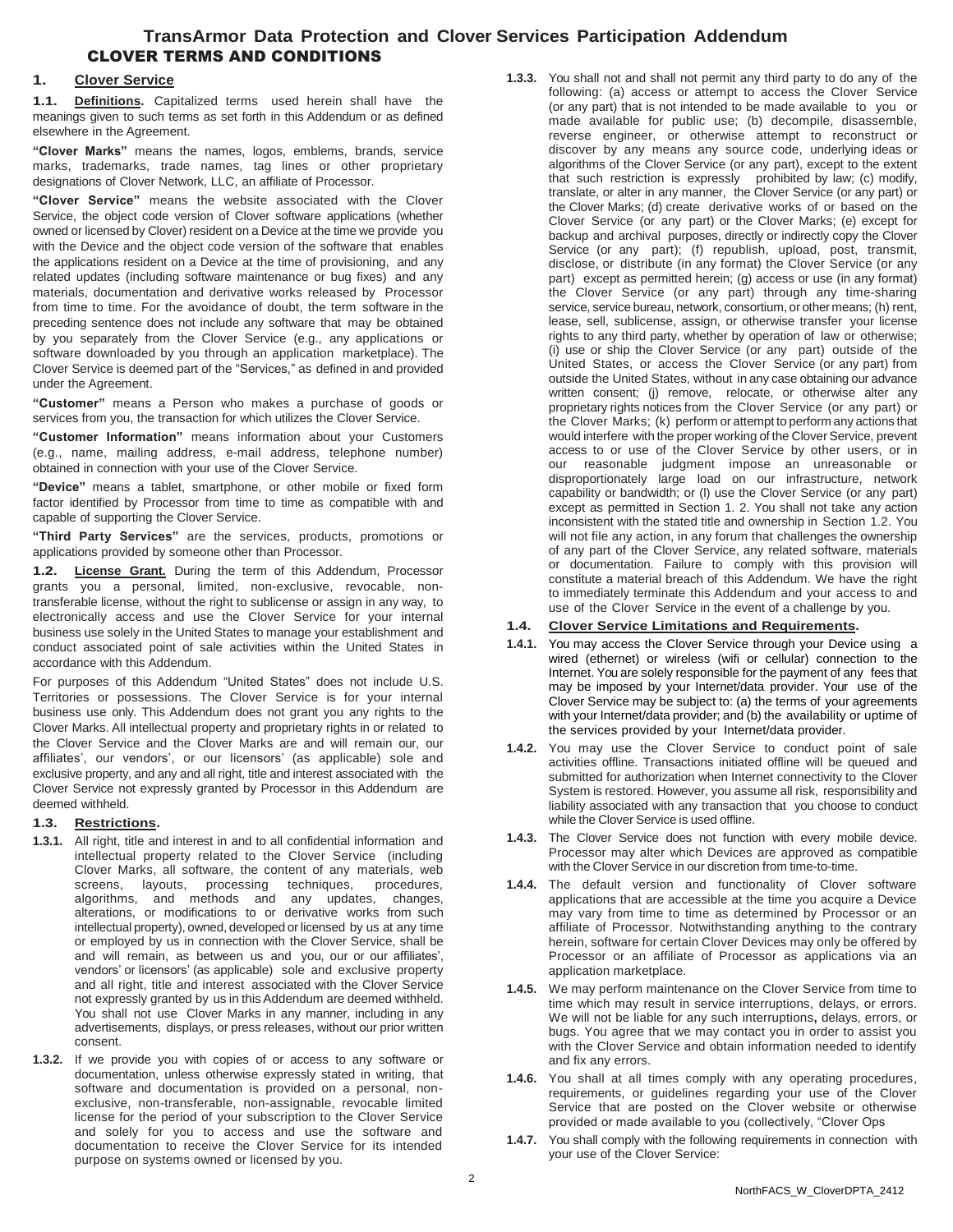a) With respect to each of your Customers who requests the delivery of marketing materials, transaction receipts or other communications from you via text message or email, such Customer must give his consent in writing or enter his phone number or email address in the appropriate space on the device and provide such consent via a check box himself on the Device; you are NOT permitted to add or modify any Customer Information (including but not limited to phone number and email address) or any Customer's consent indication on behalf of a Customer.

b) You (or your agents acting on your behalf) may only send marketing materials or other communications to the Customer's provided phone number, street address, and/or email address if the Customer has specifically consented by checking (himself) the applicable box displayed on the Device.

c) NOTWITHSTANDING THE CAPABILITY OF THE CLOVER SERVICE TO COLLECT AND STORE CUSTOMER INFORMATION AND TO ALLOW YOUR CUSTOMERS TO ELECT TO RECEIVE MARKETING MATERIALS FROM YOU, SOME STATES MAY LIMIT YOUR USE OF SUCH INFOR-MATION ONCE COLLECTED AND/OR YOUR DISCLOSURE OF SUCH INFORMATION TO THIRD PARTIES, EVEN IF THE CUSTOMER HAS PROVIDED HIS CONSENT, AND/OR YOUR DISCLOSURE OF SUCH INFORMATION TO THIRD PARTIES. YOU ACKNOWLEDGE AND AGREE THAT (I) YOUR USE OF CUSTOMER INFORMATION OBTAINED IN CONNECTION WITH THE CLOVER SERVICE MAY BE SUBJECT TO LOCAL, STATE, AND/OR FEDERAL LAWS, RULES, AND REGULATIONS, (II) YOU ARE SOLELY RESPONSIBLE FOR KNOWING SUCH LAWS, RULES, AND REGULATIONS, AND (III) YOU WILL AT ALL TIMES STRICTLY COMPLY WITH ALL SUCH LAWS, RULES, AND REGULATIONS.

d) You shall provide and obtain any disclosures and consents related to the E-SIGN Act that may be required in connection with your communications and agreements with your Customers through the Clover Service.

**1.5. Third Party Services.** The Clover Service may contain links to additional services provided by Processor or its affiliates as well as Third Party Services (e.g., an application marketplace). If you decide to use Third Party Services, you will be responsible for reviewing and understanding the terms and conditions associated with Third Party Services (including obtaining and maintaining any required third party hardware and/or software that is required for the Third Party Services to work with the Clover Service). Any access of or content downloaded or otherwise obtained through the use of Third Party Services is at your own risk. Third Party Services are not governed by the terms and conditions of this Addendum or the Agreement. ANY CONTENT DOWNLOADED OR OTHERWISE OBTAINED THROUGH THE USE OF THIRD PARTY SERVICES (E.G., APPLICATION MARKETPLACE AND NY APPS AVAILABLE AT SUCH APPLICATION MARKETPLACE) IS DOWNLOADED AT YOUR OWN RISK. PROCESSOR WILL NOT BE RESPONSIBLE FOR ANY ACTIONS OR ANY FAILURES TO ACT OF ANY THIRD PARTY, AND PROCESSOR EXPRESSLY DISCLAIMS ANY LIABILITY RELATED TO ALL THIRD PARTY SERVICES. PROCESSOR DOES NOT WARRANT, ENDORSE, GUARANTEE, OR ASSUME RESPONSIBILITY FOR ANY PROVIDER OF A THIRD PARTY SERVICE OR ANY THIRD PARTY SERVICE OR PRODUCT ADVERTISED OR OFFERED THROUGH THE CLOVER SERVICE OR ANY HYPER- LINKED WEBSITE OR SERVICE, OR FEATURED IN ANY BANNER OR OTHER ADVERTISING, AND PROCESSOR WILL NOT BE A PARTY TO OR IN ANY WAY MONITOR ANY TRANSACTION BETWEEN YOU AND PROVIDERS OF THIRD PARTY SERVICES OR PRODUCTS.

**1.6. Account Registration.** We may require you to register and create a "Member" or "Merchant" account to use the Clover Service. If and when prompted by our registration process, you agree to (a) provide true, accurate, current and complete information about yourself and/or your business, and (b) maintain and update this information to keep it true, accurate, current and complete. If any information provided by you is untrue, inaccurate, not current or incomplete, we have the right to terminate your Clover Service account ("Account") and refuse any and all current or future use of the Clover Service.

**1.7. Privacy and Data Use.** All data collected from you at [www.clover.com](http://www.clover.com/) or in connection with your use of the Clover Service,

including Customer Information, transaction information and information about your business and employees used with or stored in or by the Clover Services (collectively, "Account Data"), is collected by Clover Network, LLC and not Processor or Bank; therefore, the use and sharing of such Account Data is controlled by the Clover Network, LLC Privacy Policy (available at [https://www.clover.com/privacy-policy\).](https://www.clover.com/privacy-policy) You acknowledge and agree that we may access your Account Data upon our request to Clover, and our use of your Account Data is governed by the terms set forth in the Agreement.

#### **1.8. Protecting Your Information.**

- **1.8.1.** You are solely responsible for ensuring that your account numbers, passwords, security questions and answers, login details and any other security or access information used by you to use or access the Clover Service are kept safe and confidential. You must prevent unauthorized access to and use of anyAccount Data. You are responsible for all electronic communications sent to us or to any third party (including Clover Network, LLC) containing Account Data and for all uses of the Clover Service or any software provided or approved by Processor to authenticate access to, and use of, the Clover Service and any software. When we receive communications containing Account Data, we assume you sent it to us. Processor has the right to rely on user names, passwords and other signor credentials, access controls for the Clover Service or any software provided or approved by Processor to authenticate access to, and use of, the Clover Service and any software. You must immediately notify us if you become aware of any loss, theft or unauthorized use of any Account Data (see Clover Service support center contact information below). We reserve the right to deny you access to the Clover Service, in whole or in part, if we believe that any loss, theft or unauthorized use of any Account Data or access information has occurred.
- **1.8.2.** You may submit comments or ideas about the Clover Service, including, without limitation, about how to improve the Clover Service. By submitting any idea, you agree that: (a) we expressly disclaim any confidentiality obligations or use restrictions, express or implied, with respect to any idea, (b) your submission will be non-confidential, and (c) we are free to use and disclose any idea on an unrestricted basis without notifying or compensating you. You release us from all liability and obligations that may arise from our receipt, review, use or disclosure of any portion of any idea.

**1.9. Accuracy of Information.** You are solely responsible for ensuring the accuracy, quality, integrity, legality and appropriateness of all information and data regarding your business that you provide to us or our service providers in connection with the Clover Service. In addition, you are solely responsible for verifying that all information and data loaded onto a Device by us or our service providers at your request are accurate prior to your business use of such Device. We and our service providers disclaim any and all liability arising out of any inaccuracies with respect to such information or data you provide.

**1.10. Clover Service Disclaimer.** USE OF THE CLOVER SERVICE IS AT YOUR OWN RISK. TO THE MAXIMUM EXTENT PERMITTED BY APPLICABLE LAW, THE CLOVER SERVICE IS PROVIDED "AS IS" WARRANTIES OF ANY KIND (EXPRESS OR IMPLIED) TO YOU OR ANY OTHER PERSON, INCLUDING, WITHOUT LIMITATION, WARRANTIES REGARDING QUALITY, SUITABILITY, ACCURACY, MERCHANTABILITY, FITNESS FOR A PARTICULAR PURPOSE OR NON-INFRINGEMENT, OR THAT THE CLOVER SERVICE WILL FUNCTION OR OPERATE UNINTERRUPTED OR ERROR-FREE, OR THAT THE CLOVER SERVICE IS SECURE, FREE OF VIRUSES OR OTHER HARMFUL COMPONENTS OR DOES NOT INFRINGE ON THE RIGHTS OF ANY PERSON.

**1.11. Indemnity.** Without limiting your indemnification obligations in the Agreement, you agree to indemnify and hold us harmless from and against all losses, liabilities, damages, and expenses (including reasonable attorneys' fees) arising out of or relating to:

a) Your failure to comply with all terms and conditions in this Addendum, including but not limited to the Clover Ops Guide;

b) Your use of any Customer Information obtained in connection with your use of the Clover Service;

c) The content or delivery of any marketing messages that you send or cause to be sent to any Customer phone number or email address collected through the use of the Clover Service; or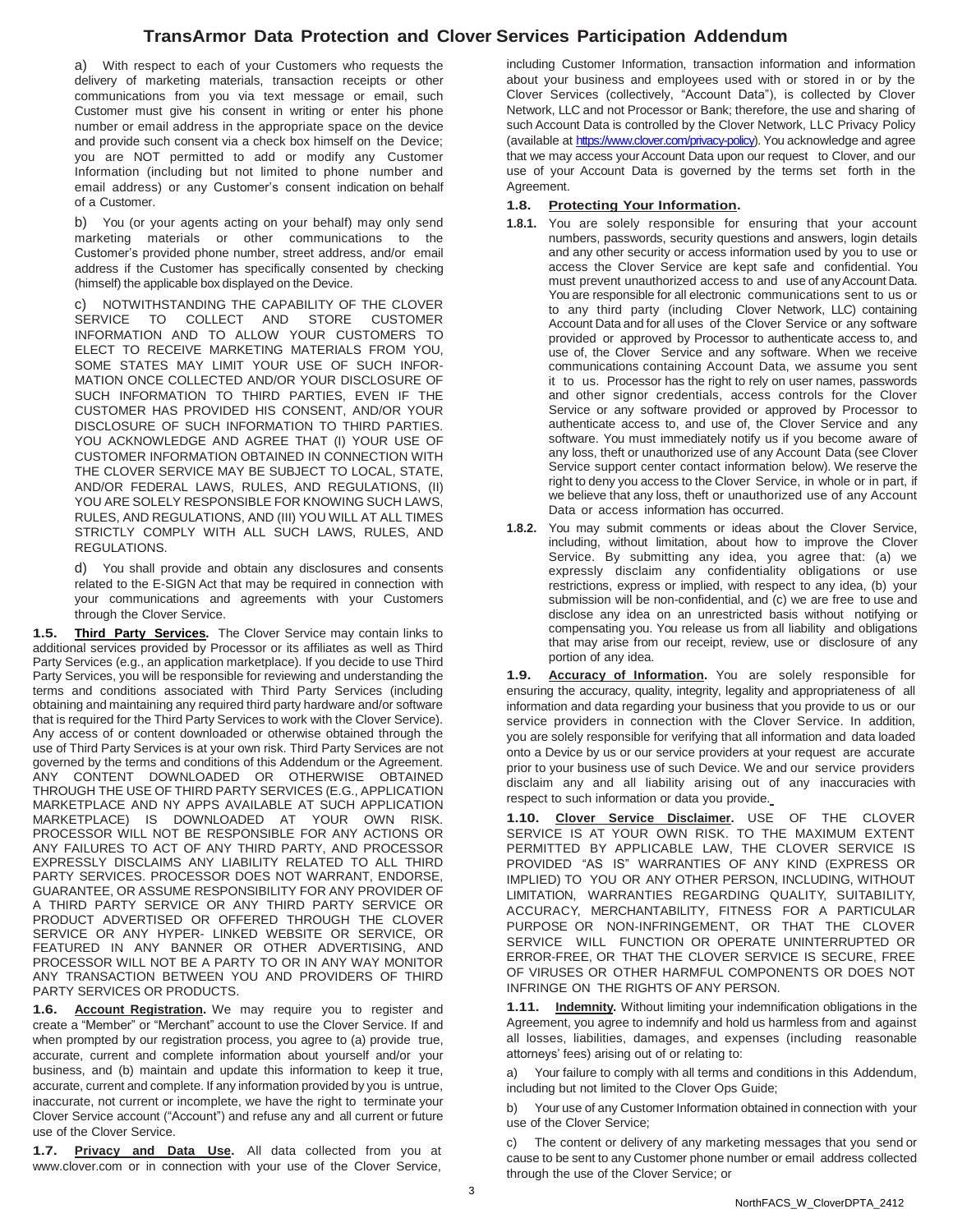d) Any other party's access and/or use of the Clover Service with your user names, password, other appropriate security code, or any other sign on credentials/access controls for the Clover Service or any software provided by or approved by us to authenticate access to, and use of, the Clover Service and any software.

**1.12. Bundles.** By selecting the Data Protection Service, the terms and conditions set forth in Section 2 shall apply. By selecting the Clover Security Services, the terms and conditions set forth in Section 3 shall apply (and certain provisions of Section 2 as incorporated therein and set forth below).

### DATA PROTECTION

**2. Data Protection Service.** If you elect the Data Protection Service, the terms and conditions set forth in this Section 2 shall apply.

**2.1. Definitions.** Capitalized terms used herein shall have the meanings given to such terms as set forth in this Addendum or as defined elsewhere in the Agreement.

**"Data Protection Service" or "Encryption and Tokenization"** means those services described in Section 2.3 below.

**"Multi-Pay Token"** means the option to support businesses that need to submit a financial transaction in a card-not-present situation. These tokens are unique to each merchant that uses them and are stored in place of the primary account number (PAN). With these tokens, merchants can initiate new or recurring payments within their own environment instead of using the original card number.

Multi-Pay Token allows a Token Registration process a non-financial transaction to request a token to be placed in their payment page or "ewallet" for future or recurring payments. It is common for eCommerce merchants to ask their customers to register by providing profile information such as name, address, and phone number to the merchant website before or upon checkout.

**"Registered PAN"** means the processing of creating a Client specific Token for a PAN.

**"Token/Tokenization"** means a form of data substitution replacing sensitive payment card values with non-sensitive token, or randomnumber, values. Post-authorization transactions are handled via Processors SafeProxy tokenization technology, which returns a token with the transaction's authorization to the merchant. Tokens are shared universally with other merchants and cannot be used to initiate a financial transaction.

**"Token Request"** means your ability to obtain a Multi-Pay Token for credit card information only without an immediate authorization required which permits you to store a Multi-Pay Token for future transactions involving its customer.

**2.2. Grant of License.** Subject to the terms of this Addendum, Processor grants to you a non-transferable, non-assignable, nonexclusive, revocable sub-license during the term of this Addendum to use the Data Protection Service and the Data Protection Service Marks (as identified in the Data Protection Rules and Procedures) in the United States in accordance with this Addendum, including without limitation the Data Protection Rules and Procedures. Any rights with respect to the Data Protection Service not expressly granted by Processor in this Addendum are deemed withheld.

**2.3. Services.** The Data Protection Service applies only to Card transactions sent from you to us for authorization and settlement pursuant to the Agreement, and specifically excludes electronic check transactions. Processor will provide an encryption key to you to be used to encrypt (make unreadable) Card data during transport of the authorization request from your point of sale to Processor's systems. During the period when the transaction is being transmitted to Processor for authorization processing, all historical transaction data, including Card number and full magnetic stripe data (track data and expiration date), will be encrypted. Processor will then generate or retrieve a unique, randomly generated token assigned to the Card number that will be returned to you in the authorization response (the "Token").

**2.4. Responsibilities of Client.** You are responsible to comply with the following regarding your use of the Data Protection Service:

a) You are required to comply with the Card Organization Rules,

including taking all steps required to comply with the Payment Card Industry Data Security Standards (PCI DSS). You must ensure that all third parties and software use by you in connection with your payment processing are compliant with PCI DSS. Use of the Data Protection Service will not, on its own, cause you to be compliant or eliminate your obligations to comply with PCI DSS or any other Card Organization Rule. You must demonstrate and maintain your current PCI DSS compliance certification. Compliance must be validated either by a Qualified Security Assessor (QSA) with corresponding Report on Compliance (ROC) or by successful completion of the applicable PCI DSS Self- Assessment Questionnaire (SAQ) or Report on Compliance (ROC), as applicable, and if applicable to your business, passing quarterly network scans performed by an Approved Scan Vendor, all in accordance with Card Organization Rules and PCI DSS.

b) Use of the Data Protection Service is not a guarantee against an unauthorized breach of your point of sale systems or any facility where you process and/or store transaction data (collectively, "Merchant Systems").

c) You must deploy the Data Protection Service (including implementing any upgrades to such service within a commercially reasonable period of time after receipt of such upgrades) throughout your Merchant Systems including replacing existing Card numbers on your Merchant Systems with Tokens. Full Card numbers must never be retained, whether in electronic form or hard copy.

You must use the Token in lieu of the Card number for **ALL** activities subsequent to receipt of the authorization response associated with the transaction, including without limitation, settlement processing, retrieval processing, chargeback and adjustment processing and transaction reviews.

e) If you send or receive batch files containing completed Card transaction information to/from Processor, you must use the service provided by Processor to enable such files to contain only Tokens or truncated information.

f) You must use truncated report viewing and data extract creation within reporting tools provided by Processor.

g) You are required to follow rules or procedures we may provide to you from time to time related to your use of the Data Protection Service ("Data Protection Rules and Procedures"). We will provide you with advance written notice of any such rules or procedures or changes to such rules or procedures.

h) You have no right, title or interest in or to the Data Protection Service, any related software, materials or documentation, or any derivative works thereof, and nothing in this Addendum assigns or transfers any such right, title or interest to you. You shall not take any action inconsistent with the stated title and ownership in this Addendum. You will not file any action, in any forum that challenges the ownership of the Data Protection Service, any related software, materials or documentation. Failure to comply with this provision will constitute a material breach of this Addendum. We have the right to immediately terminate this Addendum and your access to and use of the Data Protection Service in the event of a challenge by you. No additional rights are granted by implication, estoppel or otherwise.

i) You will not: (1) distribute, lease, license, sublicense or otherwise disseminate the Data Protection Service or any portion of it to any third party; (2) modify, enhance, translate, supplement, create derivative works from, reverse engineer, decompile or otherwise reduce to human-readable form the Data Protection Service or any portion of it; or (3) sell, license or otherwise distribute the Data Protection Service or any portion of it; (4) make any copies, or permit any copying, of the Data Protection Service or any portion of it; or (5) use any portion of the Data Protection Service as a standalone program or in any way independently from the Data Protection Service. If any portion of the Data Protection Service contains any copyright notice or any other legend denoting the proprietary interest of Processor or any third party, you will not remove, alter, modify, relocate or erase such notice or legend on such item.

You will only use the Data Protection Service for your internal business purposes in a manner consistent with this Addendum.

k) You will use only unaltered version(s) of the Data Protection Service and will not use, operate or combine the Data Protection Service or any related software, materials or documentation, or any derivative works thereof with other products, materials or services in a manner inconsistent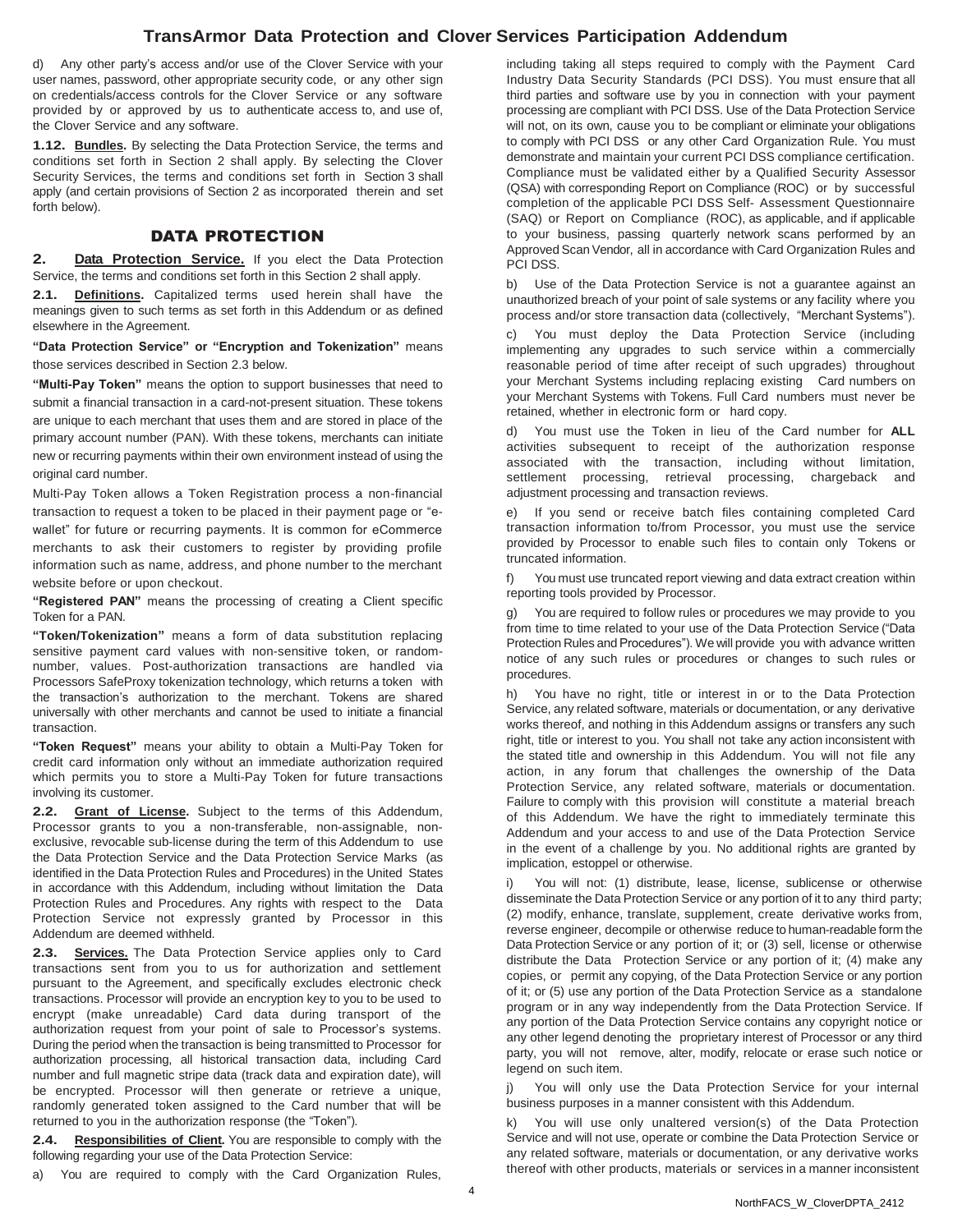with the uses contemplated in this Section 2.

l) You will promptly notify us of a breach of any terms of this Addendum.

**2.5. Tokenization Limited Warranty.** Processor warrants that the Token returned to you, as a result of using the Data Protection Service, cannot be used to initiate a financial sale transaction by an unauthorized entity/person outside the Merchant Systems. This warranty by Processor is referred to herein as the "Limited Warranty" and is subject to the terms and conditions set forth in this Addendum. To be eligible for the Limited Warranty, you must maintain a processing relationship with Processor and be in compliance with all the terms of the Agreement, including this Addendum, and any other agreement relating to Cards eligible for the Data Protection Service. Subject to the terms, conditions and limitations set forth in the Agreement, including the limitation of liability provisions, Processor agrees to indemnify and hold you harmless from direct damages, including third party claims, resulting from Processor's breach of the Limited Warranty. The express remedy for Processor's breach of the Limited Warranty set forth in this paragraph constitutes Processor's entire liability and your sole and exclusive remedy for Processor's breach of the Limited Warranty. The Limited Warranty is void if (i) you use the Data Protection Service in a manner not contemplated by, or in violation of, the Agreement, including this Addendum, or any other agreement relating to Cards eligible for the Data Protection Service or (ii) you are grossly negligent or engage in intentional misconduct.

**2.6. Data Protection Disclaimer.** IN ADDITION TO THE DISCLAIMERS SET FORTH IN THE AGREEMENT, THE FOLLOWING DISCLAIMER APPLIES TO THE DATA PROTECTION SERVICE: EXCEPT AS EXPRESSLY PROVIDED IN SECTION 2.5 OF THIS ADDENDUM, PROCESSOR MAKES NO REPRESENTATIONS, WAR-RANTIES OR COVENANTS, EXPRESS OR IMPLIED WITH REGARD TO THE DATA PROTECTION SERVICE INCLUDING THE UNINTER-RUPTED OR ERROR-FREE OPERATION OF THE DATA PROTECTION SERVICE.

## CLOVER SECURITY SERVICES

## **3. Clover Security Services.**

If you elect the Clover Security Services, the terms and conditions set forth in this Section 3 shall apply.

**3.1. Definitions.** Capitalized terms used herein shall have the meanings given to such terms as set forth in this Addendum or as defined elsewhere in the Agreement.

**"Cardholder Information"** means the data contained on a Card, or otherwise provided to Customer, that is required by the Card Organization or us in order to process, approve and/or settle a Card transaction;

**"Card Organization Assessment"** means a monetary assessment, fee, fine or penalty levied against you or us by a Card Organization as the result of a Data Security Event or (ii) a security assessment conducted as the result of a Data Security Event; the Card Organizational Assessment shall not exceed the maximum monetary assessment, fee, fine or penalty permitted upon the occurrence of a "Data Security Event" by the applicable rules or agreement in effect as of the inception date of this Addendum for such Card Organization;

**"Card Replacement Expenses"** means the costs that the we or you are required to be paid by the Card Organization to replace compromised Cards as the result of (i) a Data Security Event or (ii) a security assessment conducted as the result of a Data Security Event;

**"Data Security Event"** means the actual or suspected unauthorized access to or use of Cardholder Information, arising out of your possession of or access to such Cardholder Information, which has been reported (i) to a Card Organization by you or us or (ii) to you or us by a Card Organization. All Security Event Expenses and Post Event Services Expenses resulting from the same, continuous, related or repeated event or which arise from the same, related or common nexus of facts, will be deemed to arise out of one Data Security Event;

**"EMV Upgrade Costs"** means cost to upgrade payment acceptance and processing hardware and software to enable you to accept and process EMV-enabled Card in a manner compliant with PCI Data Security Standards;

**"Forensic Audit Expenses"** means the costs of a security assessment

conducted by a qualified security assessor approved by a Card Organization or PCI Security Standards Council to determine the cause and extent of a Data Security event;

**"Liability Waiver"** has the meaning as set forth in Section 3.5 below;

**"Pollutants"** means, but are not limited to, any solid, liquid, gaseous, biological, radiological or thermal irritant or contaminant, including smoke, vapor, dust, fibers, mold, spores, fungi, germs, soot, fumes, asbestos, acids, alkalis, chemicals and waste. "Waste" includes, but is not limited to, materials to be recycled, reconditioned or reclaimed and nuclear materials; and

**"Post Event Services Expenses"** means reasonable fees and expenses incurred by us or you with our prior written consent, for any service specifically approved by us in writing, including without limitation, identity theft education and assistance and credit file monitoring. Such services must be provided by or on behalf of us or you within one (1) year following discovery of a Data Security Event to a Cardholder whose Cardholder Information is the subject of that Data Security Event for the primary purpose of mitigating the effects of such Data Security Event;

**"Program Year"** means the period from December 31st through January 1st of each year; and

**"Security Event Expenses"** means Card Organization Assessments, Forensic Audit Expenses and Card Replacement Expenses. Security Event Expenses also includes EMV Upgrade Costs you agree to incur in lieu of a Card Organization Assessment.

**"Clover Security Services" or "Clover Security Services Full Bundle"** means those services described in Section 3.2 below.

**3.2. Clover Security Services.** The following is a description of the Clover Security Services available to you, subject to the terms of this Addendum. The Clover Security Services are available during a calendar year only if you have less than 1 million Visa Card transactions and less than 1 million Mastercard Card transactions in such year.

#### **3.2.1. Data Protection.**

a) The terms and provisions of Section 2 are incorporated in this Section 3.2.1. and made a part of this Section 3.

- **3.2.2. POS software monitor ("POS Software Monitor")** that provides a suite of monitoring, scanning and anti-virus software services to help protect point of sale computer systems;
- **3.2.3. PCI Rapid Comply ("PCI Rapid Comply Service")** which provides access to on-line PCI DSS Self-Assessment Questionnaires (SAQ) to validate PCI data standards. If an internet scan is required to complete the SAQ, you will have access to such scanning services;
- **3.2.4. Liability warranty** under which Processor will provide a waiver of your liability for card association expenses in the event of a security breach up to \$100,000 per MID, and up to \$500,000 aggregate for all MID's, subject to terms and conditions set forth herein.

#### **3.3. POS Software Monitor.**

- **3.3.1. Software as a Service.** Subject to the terms and conditions of this Addendum, we agree to provide you with the POS Software Monitor software application, including all updates, upgrades, new versions, and other enhancements or improvements thereto (the "Software"), to the extent the applicable fees are paid. You hereby authorize us or our vendors to begin scanning immediately upon your installation and/or deployment of the Software. The Software can only be used with certain computer operating systems. It is your responsibility to ensure that your computer has the software in order to use the POS Software Monitor.
- **3.3.2. License Grant.** Subject to the terms of this Addendum, we hereby grant to you a non-exclusive, non-transferable, non- assignable, revocable sub-license during the term of this Addendum to (i) access and use the Software solely for the benefit of you and only for systems owned or licensed by you; (ii) access and use the Software solely for its intended use; and (iii) use all applicable end user documentation.
- **3.3.3. Revocation of License.** Upon expiration or termination of the Agreement or this Addendum for any reason, your license shall automatically be revoked. Furthermore, your right to use or access the Software shall cease.

#### **3.3.4. IP & Other Data Retrieval, Transmission and Scanning.**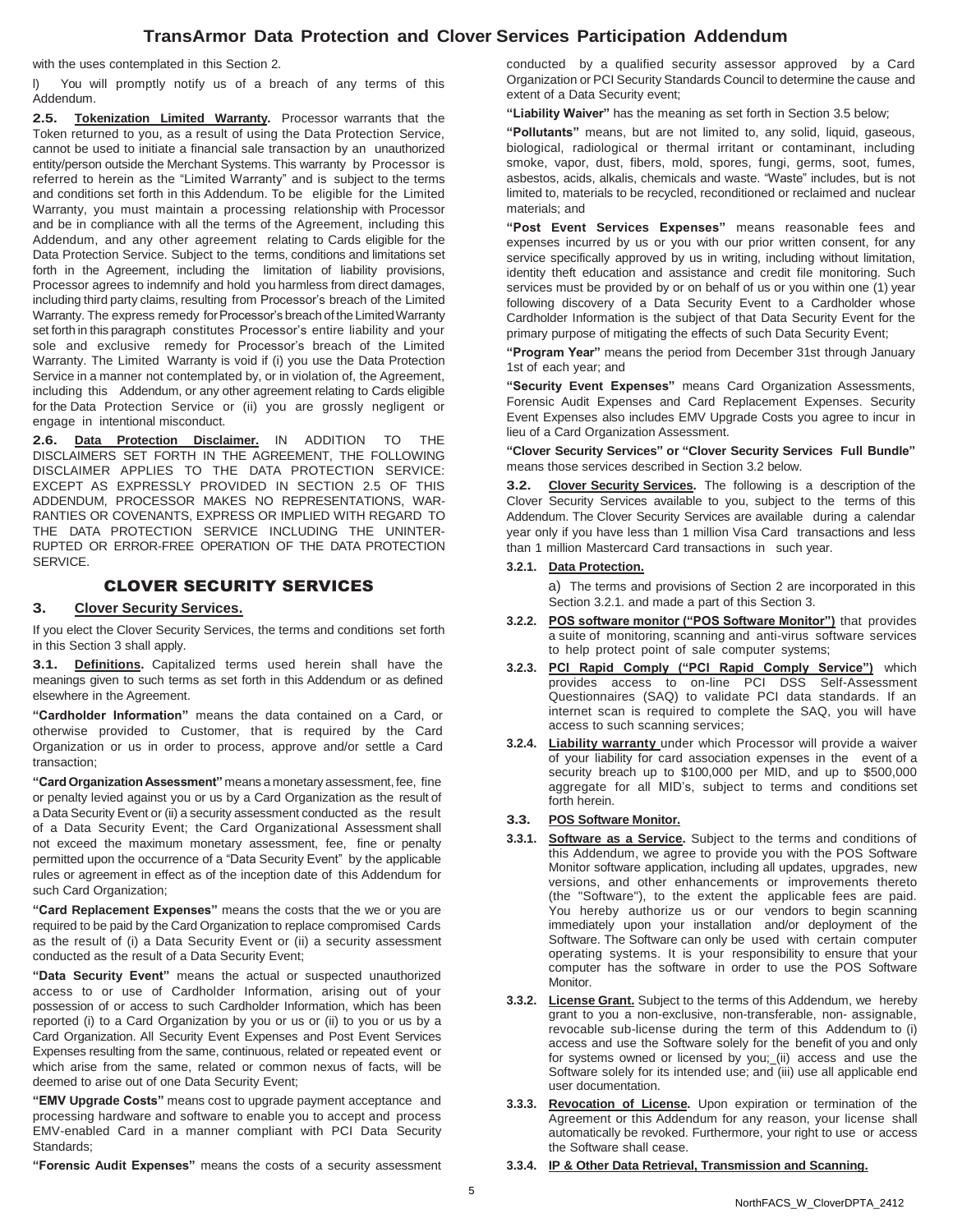a) **IP/Data Retrieval and Transmission.** You hereby grant us or our vendors, the right to retrieve, transmit and monitor, for the intended purpose of the POS Software Monitor, any dynamic or static IP address and other data, including without limitation policy and system settings, point of sale system type, version, security event logs, or other related information, from any system with the POS Software Monitor loaded, deployed, or otherwise installed. You shall not, in any event or in any manner, impede the retrieval or transmission of such IP addresses or data. You hereby assume full responsibility for all damages and losses, of any nature, for all adverse results caused by your impeding the such retrieval and transmission of the IP addresses and data. You further agree to defend, indemnify and hold us harmless from any third party claim resulting from your impeding this process.

b) **IP Scanning & Log Monitoring.** You acknowledge and understand that provisioning of the Software will enable static or dynamic IP addresses associated with the POS Software Monitor to be scanned. You further acknowledge that such IP addresses may be for external network devices which protect the POS Software Monitor host system. You hereby grant us and our vendors (i) the right to access and scan the IP addresses associated with the POS Software Monitor whether they are dynamic or static IP addresses (the "Authorized IP Addresses"), (ii) the right and authority to gather and transmit system data, including point of sale system information, to us or our vendors, and (iii) the right and authority to collect, transmit and review security event logs from the systems on which the Software is deployed. You further agree to provide us or our vendors reasonable assistance to enable such access and scanning. You understand that your failure to cooperate with the provision of services may significantly impair the services.

c) **Updates.** You acknowledge and understand that the POS Software Monitor, in our sole discretion, can automatically install, download, and/or deploy updated and/or new components ("update process"), which may include a new version of the POS Software Monitor itself. You shall not, in any event or in any manner, impede the update process. You hereby assume full responsibility for all damages and losses, of any nature, for all adverse results caused by your impeding the update process. You agree to defend, indemnify and hold us harmless from any third party claim resulting from your impeding the update process.

d) **Authorized Disclosure.** You acknowledge that, in conjunction with providing the Software, we may make certain "pass" or "fail" determinations regarding your online security and the electronic vulnerability of your IP addresses. You hereby authorize us or our vendors to share these "pass/fail" results, point of sale data, and other information collected during the scans to Card Organizations, Payment Card Industry Security Standards Council or any Card Organization sponsor bank.

#### **3.4. PCI Rapid Comply Service.**

- **3.4.1. License Grant.** Subject to the terms of this Addendum, we hereby grant to you a non-exclusive, non-transferable, non- assignable revocable sub-license to (i) access and use the PCI Rapid Comply Service solely for the benefit of you and only on a single computer or computer network owned or licensed by you, (ii) access and use the PCI Rapid Comply Service solely for its intended use and (iii) use all applicable end user documentation. Upon expiration or termination of the Agreement or this Addendum for any reason, your license shall automatically be revoked. Furthermore, your right to use or access the PCI Rapid Comply Service shall cease.
- **3.4.2. Access.** You acknowledge and agree that, although you will generally have access to the PCI Rapid Comply Service twentyfour hours per day, seven days per week (except in the event of a force majeure event), access to customer accounts and certain other services may not be available on a continuous basis and the PCI Rapid Comply Service will be subject to periodic downtime to permit, among other things, hardware and/or software maintenance to take place.
- **3.4.3. Data Disposal.** From time to time, your account data or information, which is over 180 days old, may be deleted, purged or otherwise disposed. In addition, only a limited amount of your account data or information may be available online. Therefore, you

are advised to print and download your account data and information, for record keeping purposes, on a periodic basis. You specifically agree that we are authorized to delete or dispose of your data or information and shall not be responsible for the deletion or disposal of your data or information from the PCI Rapid Comply Service. You assume full responsibility to backup and/or otherwise protect your data against loss, damage or destruction prior to and during all phases of the PCI Rapid Comply Service, and to take appropriate measures to respond to any potential adverse impact of the systems or disruption of service.

- **3.4.4. Copyrighted Material.** The PCI Rapid Comply Service (including the website), contains copyrighted material, trade- marks and other proprietary information, including, but not limited to, text, software, photos, video, and graphics. You may not modify, publish, transmit, participate in the transfer or sale, create derivative works, or in any way exploit any of the content, in whole or in part, whether copyrighted, trademarked or proprietary, or otherwise. You may download copyrighted material solely for your own internal use as contemplated under this Addendum. Except as expressly provided by copyright law, any copying, redistribution, or publication must be with the express permission of the owner. In any copying, the redistribution or publication of copyrighted material and any changes to or deletion of author attribution or copyright notice is expressly prohibited.
- **3.4.5. PCI Only.** To the extent you elect the Data Protection Service set forth in Section 2 above, but still want a PCI service, as set for on the first page above, you may separately elect to receive the PCI Rapid Comply Service.

### **3.5. Liability Waiver.**

**3.5.1. Data Security Event Expenses.** Subject to the limitations, terms and conditions of this Section 3.5, we agree to waive liability (the "Liability Waiver") that you have to us under the Agreement for Security Event Expenses and Post Event Services Expenses resulting from a Data Security Event first discovered by you or us while this Addendum is in effect. Except for the Liability Waiver for expenses as specifically set forth in this Addendum, (i) you remain responsible to perform all agreements and obligations under the Agreement and this Addendum including, without limitation your obligation to comply with data security requirements and (ii) we waive no rights or remedies under your Agreement including, without limitation, our right to terminate the Agreement in the event of a Data Security Event.

#### **3.5.2. Maximum Waiver Amount.**

a) The maximum amount of liability that we shall waive under the Agreement for all Security Event Expenses and Post Event Services Expenses arising out of or relating to the your Data Security Events first discovered during any Program Year regardless of the number of such Data Security Events is as follows:

(1) \$100,000.00 maximum per each MID (merchant identification number) you have; and

\$500,000 aggregate maximum for all of your MID's.

(b) The maximum amount of liability during any Program Yearthat we

will waive under the Agreement for EMV Upgrade Costs is as follows:

- (1) \$10,000 maximum per each MID you have; and
- (2) \$25,000.00 aggregate maximum for all of your MID's.

For avoidance of doubt, the limit set forth in this Section 3.5.2(b) is part of and not in addition to the maximums set forth in Section 3.5.2(a).

#### **3.6. Duties in the Event of a Data Security Breach.**

- **3.6.1.** You shall contact us immediately and, as directed by us, investigate, perform all remedial events and cooperate fully with us, in the event of a Data Security Event. In all events, you shall not take any action, orfail to take any action, without our prior written consent, which prejudices our rights hereunder.
- **3.6.2.** Under all circumstances, you shall not admit any liability, assume any financial obligation, pay any money, or incur any expense in connection with any Data Security Event without our prior written consent. If you do so, it will be at your own expense.
- **3.7. Exclusions.** The Liability Waiver hereunder shall not apply to:
- **3.7.1.** Any Security Event Expenses and Post Event Services Expenses arising out of or resulting, directly or indirectly, from any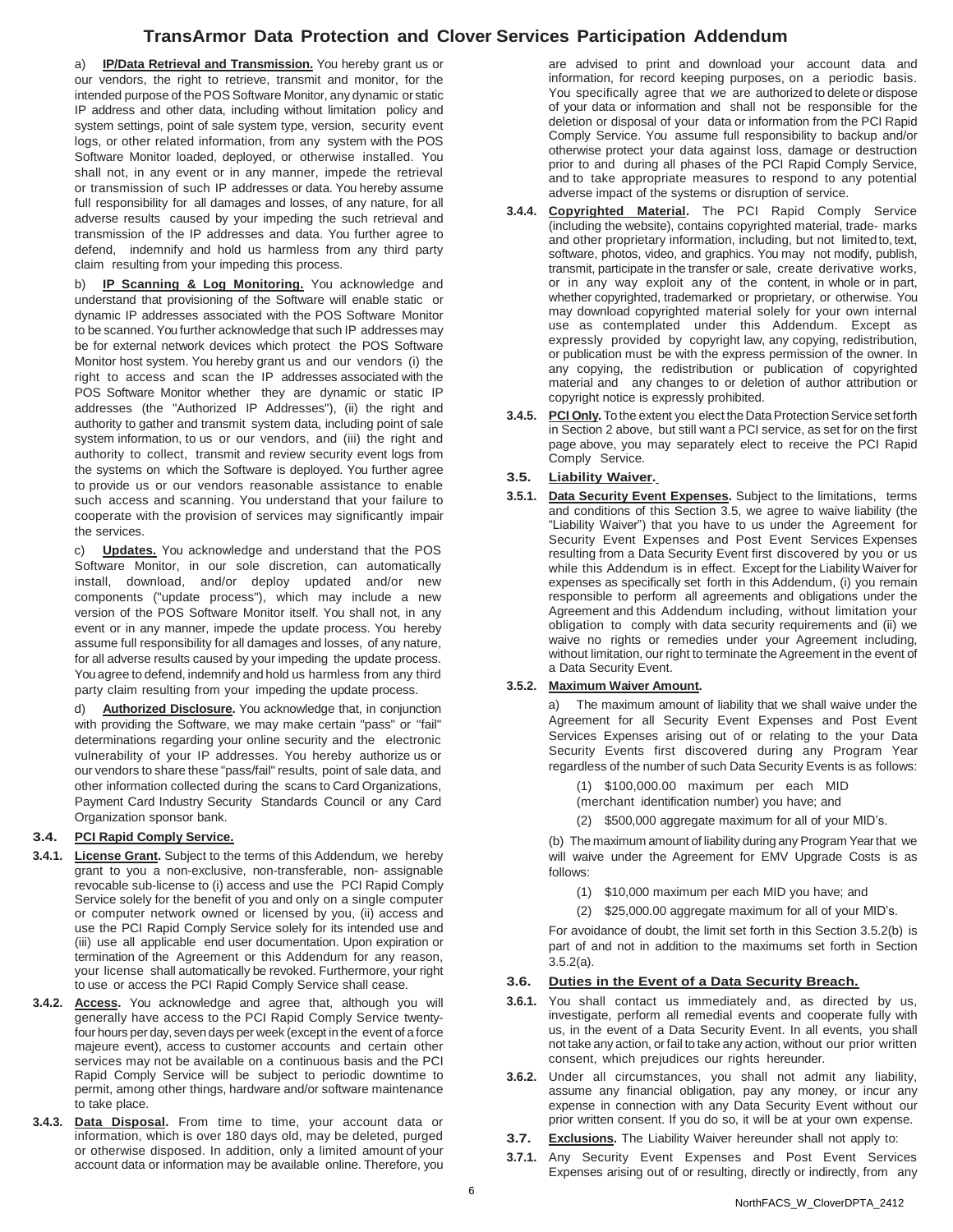dishonest, fraudulent, criminal or malicious act, error or omission, or any intentional or knowing violation of the law, if committed by you or your employees, officers, agents or director;

- **3.7.2.** Any Security Event Expenses and Post Event Services Expenses arising out of or resulting from a claim, suit, action or proceeding against you that is brought by or on behalf of any federal, state or local government agency;
- **3.7.3.** Any Data Security Event relating to you which has experienced a prior Data Security Event unless you were later certified as PCI compliant by a qualified security assessor;
- **3.7.4.** Any Data Security Event arising out of your allowing any (other than its employees or us) to hold or access Cardholder Information;
- **3.7.5.** Any Data Security Event if Client: (i) is categorized by any Card Organization as "Level 1" or (ii) processes more than six million (6,000,000) Card transactions during the twelve month period prior to the date this Addendum became effective;
- **3.7.6.** Any expenses, other than Security Event Expenses and Post Event Services Expenses, incurred by you arising out of or resulting, directly or indirectly, from a Data Security Event, including without limitation, expenses incurred to bring you into compliance with the PCI Data Security Standard or any similar security standard;
- **3.7.7.** Any Security Event Expenses, and Post Event Services Expenses arising out of or resulting, directly or indirectly, from physical injury, sickness, disease, disability, shock or mental anguish sustained by any person, including without limitation, required care, loss of services or death at any time resulting therefrom;
- **3.7.8.** Any Security Event Expenses, and Post Event Services Expenses arising out of or resulting, directly or indirectly, from any of the following:

(a) fire, smoke, explosion, lightning, wind, water, flood, earthquake, volcanic eruption, tidal wave, landslide, hail, an act of God or any other physical event, however caused; or

(b) strikes or similar labor action, war, invasion, act of foreign enemy, hostilities or warlike operations (whether declared or not), civil war, mutiny, civil commotion assuming the proportions of or amounting to a popular rising, military rising, insurrection, rebellion, revolution, military or usurped power, or any action taken to hinder or defend against these actions;

- **3.7.9.** Any Security Event Expenses, and Post Event Services Expenses arising out of or resulting, directly or indirectly, from the presence of or the actual, alleged or threatened discharge, dispersal, release or escape of Pollutants, or any direction or request to test for, monitor, clean up, remove, contain, treat, detoxify or neutralize pollutants, or in any way respond to or assess the effects of pollutants;
- **3.7.10.** Your failure to comply with this Addendum or the Agreement in connection with a Data Security Event;
- **3.7.11.** Any Data Security Event occurring before the effective date of this Addendum;
- **3.7.12.** Any expenses incurred for, or as a result of, regularly scheduled, recurring or routine security assessments, regulatory examinations, inquiries or compliance activities;
- **3.7.13.** Any fines or assessment levied against you that are not the direct result of a Data Security Event;
- **3.7.14.** Any Data Security Event arising out of any software not within your control; provided, however, this exclusion shall not apply to a Data Security Event arising out of a virus, Trojan horse or other software used by a third party to obtain fraudulent access to data to your computer system or to collect data in transit to or from your computer system; or
- **3.7.15.** Any Data Security Event arising out of a breach in a computer system in which you and other merchants, with no legal relationship to one another, have hosted accounts or share a common database, operating system or software applications.

**3.8. Processor Technology and IP.** All technology used by us or our licensors in connection with performing the Clover Security Services including, software, portals, data processing systems (each of the foregoing, in object code and source code form), report templates, documentation and materials (collectively, "Processor Technology"), and any of our or our licensor's patents, trademarks, copyrights, trade secrets and other intellectual property ("Processor IP"), and any derivative works

of or modifications to the Processor Technology or Processor IP, is the sole and exclusive property of, and is valuable, confidential and proprietary to, Processor or its licensors. Except as otherwise expressly provided herein, you shall not acquire any rights in any Processor Technology or IP as a result of receiving the Clover Security Services. You will not file any action, in any forum that challenges the ownership any of the Clover Security Services, Processor Technology or Processor IP. Failure to comply with this provision will constitute a material breach of this Addendum. We have the right to immediately terminate your access to and use of the Clover Security Services in the event of a challenge by you. No additional rights are granted by implication, estoppel or otherwise.

**3.9. Data Collection.** In the course of providing the Clover Security Services, we may collect information relating to activities on your network (the "Data") including, but not limited to, network configuration, TCP/IP packet headers and contents, log files, malicious codes, and Trojan horses. We retain the right to use the Data or aggregations thereof for any reasonable purpose.

#### **3.10. Service Does Not Guarantee Compliance or Security.**

- **3.10.1.** You acknowledge and agree that your use of the Clover Security Services does not guarantee your compliance with any of the rules or security standards established by the Card Organizations. You further acknowledge and agree that your use of the Clover Security Services does not guarantee the security of your IP addresses or that your systems are secure from unauthorized access. You are responsible for establishing and maintaining your own security policies and procedures, and for compliance with the Card Organization Rules and security standards, including any obligation to notify a Card Organization and/or us of any suspected breach of your systems or any suspicious transactions or fraudulent activity. You are responsible for any fines or penalties imposed by any Card Organization any other expenses and liabilities pursuant to the Agreement less only the benefits to which you may be entitled under the Liability Waiver provisions of this Addendum. In the event of a suspected breach of your systems or any suspicious transactions or fraudulent activity, you authorize us to share the details of any questionnaire or compliance report with the Card Organizations, and grant us and our vendors the right to access and perform a scan of the IP addresses identified within your profile. You agree and authorize payment for the additional scan. You further agree to cooperate with an investigation into such matter to include complying with the Card Organization and us pursuant to the terms of the Agreement.
- **3.10.2.** In addition to your obligations under the Agreement to comply with all laws, you are solely responsible for monitoring legal developments applicable to the operation of your business, interpreting applicable laws and regulations, determining the requirements for compliance with all applicable laws and regulations, and maintaining an on-going compliance program.

**3.11. Scanning Authority; Scanning Obligations.** You represent and warrant that you have full right, power, and authority to consent for the Clover Security Services to scan for vulnerabilities the IP address and/or URL and/or domain names identified to us by you for scanning, whether electronically or by any other means, whether during initial enrollment or thereafter. If applicable, you shall obtain all consents and authorizations from any third parties necessary for us or our vendors to perform the Clover Security Services, including, without limitation, third party datacenters, co-locations and hosts. We will not be required to execute agreements with any such third parties. You agree to defend, indemnify and hold us and our vendors harmless from any third party claim that such access was not authorized. You may use the Clover Security Services and portals only to scan IP addresses, URLs and domain names owned by and registered to you. You understand that your failure to provide a complete list of and complete access to your IP addresses will significantly impair the scanning services and may result in incomplete or inaccurate results. You agree that all Clover Security Services hereunder, including without limitation their functionality and contents, is confidential information, and Client's use and/or access to the Clover Security Services is subject to the terms of Confidentiality in the Agreement.

**3.12. Scanning Risks.** You acknowledge and understand that accessing, retrieving, transmitting, and scanning IP addresses and other data involves inherent risks, including, without limitation, risks related to system or network performance and availability, and data corruption. You assume full responsibility to backup and/or otherwise protect your data against loss,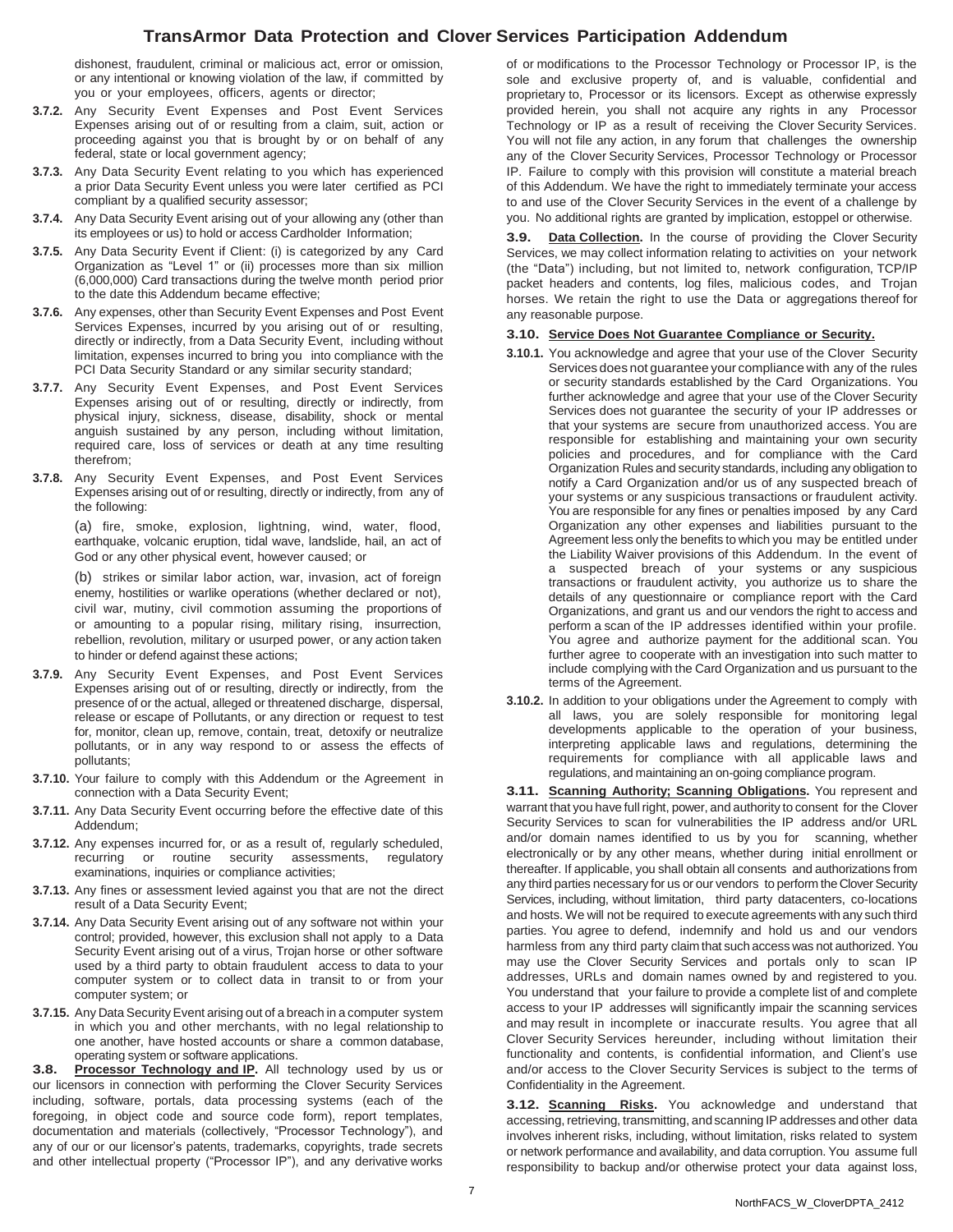damage or destruction, and to take appropriate measures to respond to any potential adverse impact of the systems or disruption of service.

**3.13. Use of Clover Security Services and Portals.** Your use of our or our vendors' services, portals, reports, and scanning solution is subject to the following restrictions: (i) Clover Security Services, portals, and reports may only be used for the stated purposes in this Addendum for your internal business purposes in accordance with all applicable laws (including any export control laws); (ii) Clover Security Services and portals utilized for scanning may only scan IP addresses, URLs and domain names owned by and registered to you; and (iii) you shall limit access to the portals to only those employees and/or contractors who have an obligation of confidentiality with you and only to those who have a requirement for such access on a "need to know" basis and you shall be solely responsible for disabling portals accounts for those employees and/or contractors who no longer require access. You shall promptly notify us of any unauthorized use of the Clover Security Services. You shall not (i) decompile, reverse engineer, disassemble, or otherwise derive the source code from any component of the Clover Security Services or portals including the software embedded therein; (ii) modify, enhance, translate, alter, tamper with, upgrade or create derivatives works of the portals, software or documentation; (iii) distribute, lease, license, sell, assign, sublicense or otherwise disseminate or transfer its rights to use any portion of the Clover Security Services to any third party or (iv) strip out or alter any trademark, service mark, copyright, patent, trade secret, ownership or any other proprietary or Intellectual Property notices, legends, warnings, markings or indications on or within any component of the portals, software or documentation, or attempt (i), (ii), (iii) and/or (iv) above. You shall notify us immediately if you know, suspect or have reason to know that you or anyone you have granted access to the Clover Security Services violated any provision of this Addendum. Further you agree not to share your personal information (DDA, tax ID, MID, etc.) with a third party so they may gain access to the Clover Security Services.

#### **3.14. Disclaimers**.

**3.14.1.** We do not make and hereby expressly disclaim all representations or warranties including, without limitation (i) that access to the Clover Security Services will be uninterrupted or error free; (ii) that security breaches will not occur with respect to any information communicated through the Clover Security Services, the Internet, or any common carrier communications facility; and (iii) as to the results that may or may not be obtained by you in connection with your use of the Clover Security Services. **WE DO NOT MAKE ANY WARRANTY, GUARANTEE OR REPRESENTATION (EITHER EXPRESS OR IMPLIED) OF ANY KIND INCLUDING, WITHOUT LIMITATION, THE MERCHANTABILITY, TITLE, NONINFRINGEMENT OR FITNESS FOR A PARTICULAR PURPOSE OF ANY SERVICES PROVIDED UNDER THIS ADDENDUM, AND ALL SUCH WARRANTIES, GUARANTEES AND REPRESENTATIONS ARE HEREBY EXPRESSLY DISCLAIMED. ALL SERVICES PROVIDED UNDER THIS ADDENDUM ARE PROVIDED ON AN "AS-IS, WITH ALL FAULTS".** 

**USE OF THE SERVICES DOES NOT GUARANTY SECURITY OR PREVENT A SECURITY BREACH OR COMPROMISE. WE MAKE NO WARRANTIES, EITHER EXPRESSED OR IMPLIED THAT PARTICIPATION AND/OR USE OF OUR SERVICES WILL DETECT EVERY VULNERABILITY ON YOUR SYSTEM, IF ANY, OR THAT OUR VULNERABILITY ASSESSMENTS, SUGGESTED SOLUTIONS OR ADVICE WILL BE ERROR-FREE OR COMPLETE. CUSTOMER AGREES THAT WE SHALL NOT BE RESPONSIBLE OR LIABLE FOR THE ACCURACY OR USEFULNESS OF ANY INFORMATION PROVIDED BY US, OR FOR ANY USE OF SUCH INFORMATION.**

**3.14.2.** You acknowledge and agree that we shall not be liable to you for any claims, damages, losses, obligations, costs or expenses or other liability arising directly or indirectly from or otherwise concerning (i) any termination, suspension, delay or disruption of service (including billing for a service) by the Internet, any common carrier or any third party service provider; (ii) any failure, disruption or malfunction of any of the Clover Security Services, the Internet, or any communications network, facility or equipment beyond our or a third party's reasonable control, whether or not attributable to one or more common carriers; (iii) your failed attempts to access the Clover Security Services or to complete

transactions via any of the Clover Security Services; (iv) any failure to transmit, obtain or collect data or for human, machine or software errors or faulty or erroneous input by you; (v) any damages resulting from any delays and/or losses arising in connection with the Clover Security Services provided hereunder; or (vi) any loss of or inability to access data or information stored or generated by Clover Security Services.

**3.15. Limitation of Liability.** Notwithstanding anything to the contrary in this Addendum or elsewhere, our cumulative liability to you for any claim related to this Addendum, and your use of the Services (whether arising from tort, statute, contract or otherwise) shall in all cases be limited to the actual, direct and proven out-of-pocket losses, damages or expenses suffered or incurred by you. Furthermore, our cumulative liability to you shall not, in any case, exceed the Clover Security Services Fees paid to us by you during the 12 month period immediately preceding the date the event giving rise to the claim occurred. Notwithstanding anything to the contrary in this Addendum or elsewhere, in no event shall we be liable to you or to any third party for any indirect, special, incidental, consequential, punitive or unproven losses, damages or expenses of any kind, including, without limitation, lost profits or loss of goodwill arising from the use or inability to use the Services including, without limitation, the inability to access your data or information generated or stored on the Services, and regardless of whether such claim arises in tort, in contract or by statute or regulation, each of which is hereby excluded, regardless of whether such damages were foreseeable or whether you have been advised of the possibility of such damages.

The parties acknowledge and agree that the provisions and limitations of this Section 3.15 are of the essence of this Addendum and that absent them, the parties would not have agreed to this Addendum.

**3.16. Miscellaneous; Termination.** Except as may be provided in the Agreement, a person who is not a party to this Addendum shall have no rights or remedies under this Addendum. Our obligations hereunder are subject to our ability to obtain and maintain any and all required governmental licenses, permits or other authorizations, and our ability to comply with any and all laws, regulations, orders and other governmental directives which may be imposed related to the Clover Security Services. We may terminate any or all of the Clover Security Services at any time for any reason.

#### GENERAL TERMS

#### **1. Fees.**

**1.1. Services Fees.** You shall pay Processor the fees for Services as set forth (a) on the first page above, (b) in the Merchant Processing Application, or (c) in the lease agreement or equipment purchase agreement, as applicable. Processor may increase your fees for the Services as provided in your Agreement.

**1.2. Processing Fees.** Processing fees for transactions processed in connection with the use of the Services are the same as for non-Services transactions, which are set forth in the Application.

**2. Term and Termination.** This Addendum shall become effective on the day we begin providing the Services to you and shall end when terminated as set forth herein. Forthe avoidance of doubt, except as set forth below, termination of this Addendum will not terminate the Agreement. This Addendum may be terminated at any time by either party upon thirty (30) days' written notice to the other party. Notwithstanding the foregoing sentence, upon as much advance notice as is commercially practicable, we may suspend the Services or terminate this Addendum if (i) we determine that you are using Services for any fraudulent, illegal, or unauthorized purpose, (ii) you violate the terms of this Addendum or an Event of Default occurs under the Agreement, (iii) we terminate our agreement with any third parties that are involved in providing the Services, or (iv) Processor otherwise decides to discontinue providing the Services. You acknowledge and agree that an occurrence of (i) or (ii) above may be deemed an Event of Default under the Agreement, thereby affording Processor and Bank all rights and remedies as set forth in the Agreement triggered by such an Event of Default, which may include immediate termination of the Agreement (and this Addendum) without notice. This Addendum will terminate automatically upon the termination of the Agreement.

**3. Notices.** We may provide notices and other information regarding the Services to you via the method(s) described in the Agreement or in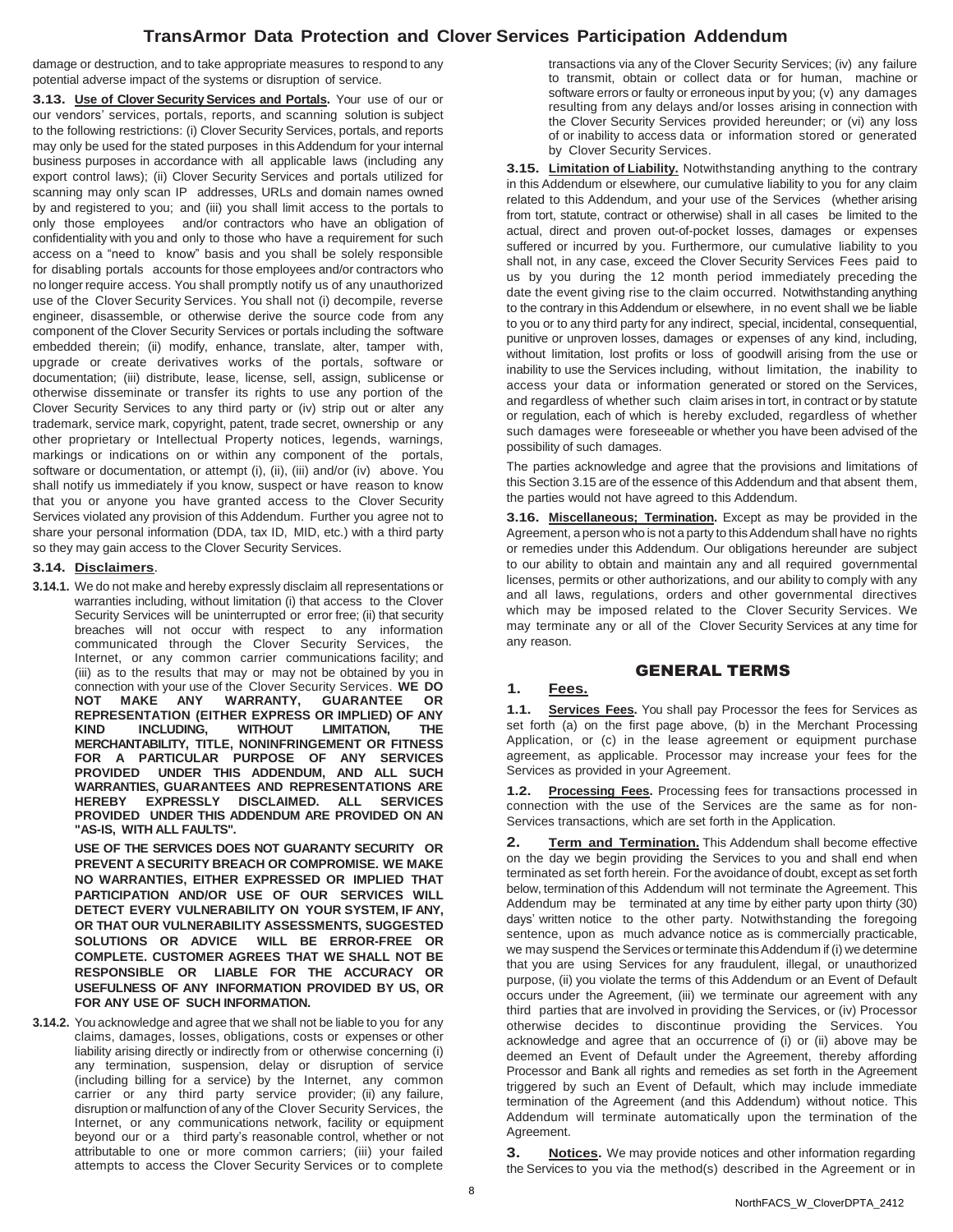the E-Sign Consent Agreement set forth below.

**4. Amendment.** We have the right to change or add to the terms of this Addendum at any time, and to change, delete, discontinue, or impose conditions on any feature or aspect of the Services with notice provided to you as set forth in the Notices section of this Addendum. Any use of the Services after our publication of any such changes shall constitute your acceptance of this Addendum as modified.

**5. Third Party Beneficiaries.** Processor's affiliates and any Persons Processor uses in providing the Clover Service are intended third party beneficiaries of this Addendum, and each of them may enforce its provisions as if it was a party hereto. Except as expressly in this provided in this Addendum, nothing in this Addendum is intended to confer upon any Persons any rights or remedies, and the parties do not intend for any Persons to be third-party beneficiaries of this Addendum.

**6. Ratification.** The terms of this Addendum shall serve to supplement the terms of your Agreement. Nothing contained herein alters any existing contractual obligations. Except as expressly set forth herein, the Agreement is hereby ratified in all respects and shall remain in full force and effect.

## E-SIGN CONSENT AGREEMENT

### **1. Consent.**

By signing this Addendum, you consent and agree that:

a) Processor can provide disclosures required by law and other information about your legal rights and duties to you electronically.

b) Where required or requested, your electronic signature (via "clickthrough" or other method) on agreements and documents relating to the Services has the same effect as if you signed them in ink.

c) Processor, its affiliates and its third party subcontractors and/or agents, can send all communications, billing statements, amendments to this Addendum, notices, and other disclosures or information regarding the Services or your use of the Service or the Services as defined herein and in the Agreement (collectively defined as "Disclosures") to you electronically (1) via e-mail, (2) by access to a web site that we designate in an e-mail notice we send to you at the time the information is available, (3) via SMS and text messages, or (4) to the extent permissible by law, by access to a website that we will generally designate in advance for such purpose.

d) If you want a paper copy, you can print a copy of the Disclosure or download the information for your records.

e) You agree that Processor, its affiliates and its third party subcontractors and/or agents, may contact you via telephone, live or artificial, even if the number you provided is a cellular or wireless number or if you have previously registered on a Do Not Call list or requested not to be contacted for solicitation purposes.

f) This consent applies to all future Disclosures sent to you in connection with this Addendum, the Agreement, or your use of the Clover Service or the other Services as defined herein and in the Agreement.

**Legal Effect.** By consenting, you agree that electronic Disclosures have the same meaning and effect as if Processor provided paper Disclosures to you. When Processor sends you an email or other electronic notification alerting you that the Disclosure is available electronically and makes it available online, that shall have the same meaning and effect as if Processor provided a paper Disclosure to you, whether or not you choose to view or print or download the **Disclosure** 

The terms of this TransArmor Data Protection and Clover Security Participation Addendum (the "Addendum") shall serve to supplement<br>the terms of your Merchant Processing Application and Agreement (the "Agreement"). By signi **BY SIGNING BELOW, YOU SEPARATELY CONSENT TO THE E-SIGN CONSENT AGREEMENT ABOVE, WHICH YOU ACKNOWLEDGE**

**IS REQUIRED FOR YOUR ACCEPTANCE OF THE CLOVER SERVICE AND PROCESSOR'S ACCEPTANCE OF THIS ADDENDUM.** CLIENT: **First Data Merchant Services LLC** 

**By: By:** 

**Title:** 

**Date: \_\_\_\_\_\_\_\_\_\_\_\_\_\_\_\_\_\_\_\_\_\_\_\_\_\_\_\_\_\_\_\_\_\_\_\_\_\_\_\_\_\_\_\_\_\_\_\_\_\_**

**Title:** 

**Date: \_\_\_\_\_\_\_\_\_\_\_\_\_\_\_\_\_\_\_\_\_\_\_\_\_\_\_\_\_\_\_\_\_\_\_\_\_\_\_\_\_\_\_\_\_\_\_\_\_\_**